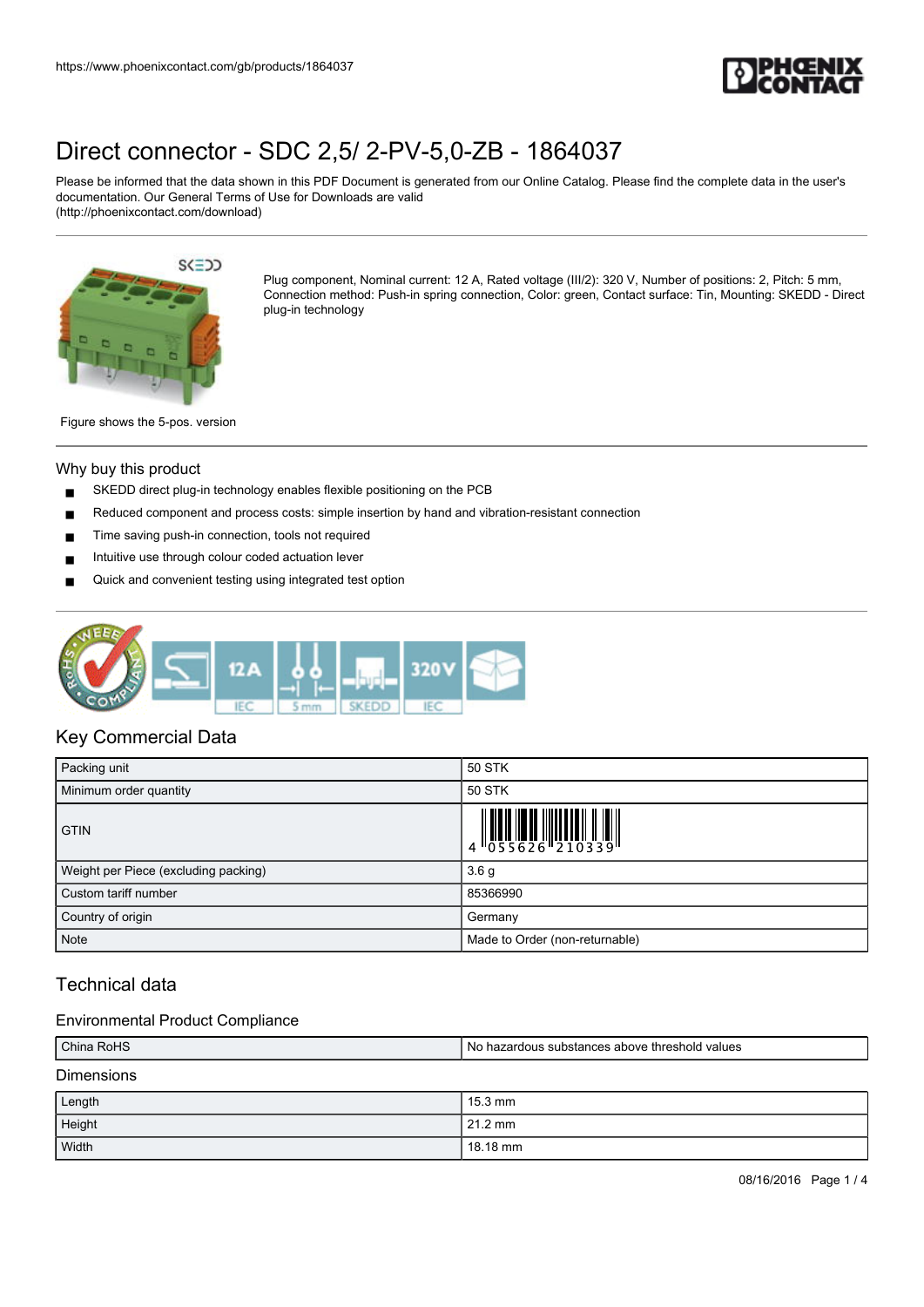

## Technical data

#### Dimensions

| Pitch                                                                      | 5.00 mm                   |  |
|----------------------------------------------------------------------------|---------------------------|--|
| Dimension a                                                                | 5 <sub>mm</sub>           |  |
| General                                                                    |                           |  |
| Range of articles                                                          | SDC 2,5/-PV               |  |
| Number of positions                                                        | 2                         |  |
| Connection method                                                          | Push-in spring connection |  |
| Rated surge voltage (III/3)                                                | 4 <sub>kV</sub>           |  |
| Rated surge voltage (III/2)                                                | 4 <sub>kV</sub>           |  |
| Rated surge voltage (II/2)                                                 | 4 <sub>kV</sub>           |  |
| Rated voltage (III/3)                                                      | 200 V                     |  |
| Rated voltage (III/2)                                                      | 320 V                     |  |
| Rated voltage (II/2)                                                       | 320 V                     |  |
| Connection in acc. with standard                                           | EN-VDE                    |  |
| Nominal current $I_N$                                                      | 12A                       |  |
| Nominal cross section                                                      | $2.5$ mm <sup>2</sup>     |  |
| Stripping length                                                           | $10 \text{ mm}$           |  |
| Connection data                                                            |                           |  |
| Conductor cross section solid min.                                         | $0.2 \text{ mm}^2$        |  |
| Conductor cross section solid max.                                         | $2.5$ mm <sup>2</sup>     |  |
| Conductor cross section flexible min.                                      | $0.2$ mm <sup>2</sup>     |  |
| Conductor cross section flexible max.                                      | $2.5$ mm <sup>2</sup>     |  |
| Conductor cross section flexible, with ferrule without plastic sleeve min. | $0.25$ mm <sup>2</sup>    |  |
| Conductor cross section flexible, with ferrule without plastic sleeve max. | $2.5$ mm <sup>2</sup>     |  |
| Conductor cross section flexible, with ferrule with plastic sleeve min.    | $0.25$ mm <sup>2</sup>    |  |
| Conductor cross section flexible, with ferrule with plastic sleeve max.    | $2.5$ mm <sup>2</sup>     |  |
| Conductor cross section AWG min.                                           | 24                        |  |
| Conductor cross section AWG max.                                           | 12                        |  |

Standards and Regulations

Connection in acc. with standard **EN-VDE** 

## Drawings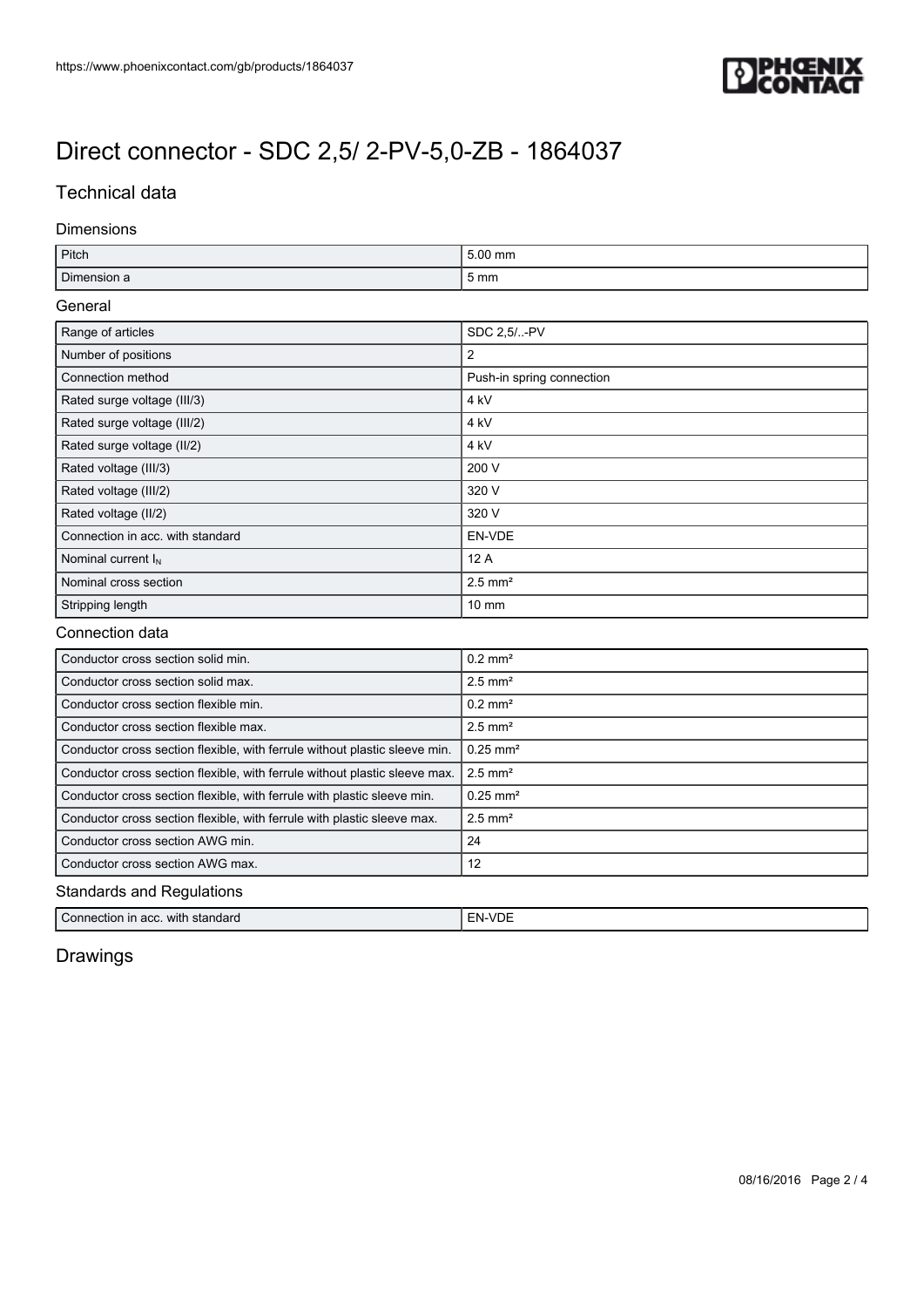

# **6,6 a**  $2,8$   $5$ **612,810 1,5 7,5 5,5 4,2 4,2 Ø3,3 Ø2 Ø2,4 Ø1,5**

Drilling diagram

Dimensional drawing



Size of the PCB: 1.6 mm

## **Classifications**

#### eCl@ss

| eCl@ss 5.1 | 27261101 |
|------------|----------|
| eCl@ss 8.0 | 27440401 |
| eCl@ss 9.0 | 27440401 |

#### ETIM

| ETIM 5.0 | ٠н.<br>- ג<br>. |
|----------|-----------------|
|          |                 |

## Approvals

Approvals

#### Approvals

VDE approval of drawings / cULus Recognized / IECEE CB Scheme

#### Ex Approvals

#### Approvals submitted

## Approval details

| VDE approval of drawings    |             |
|-----------------------------|-------------|
|                             |             |
| $\mathsf{Imm}^2$ /AWG/kcmil | $0.2 - 2.5$ |
| Nominal current IN          | 12A         |
| Nominal voltage UN          | 320 V       |